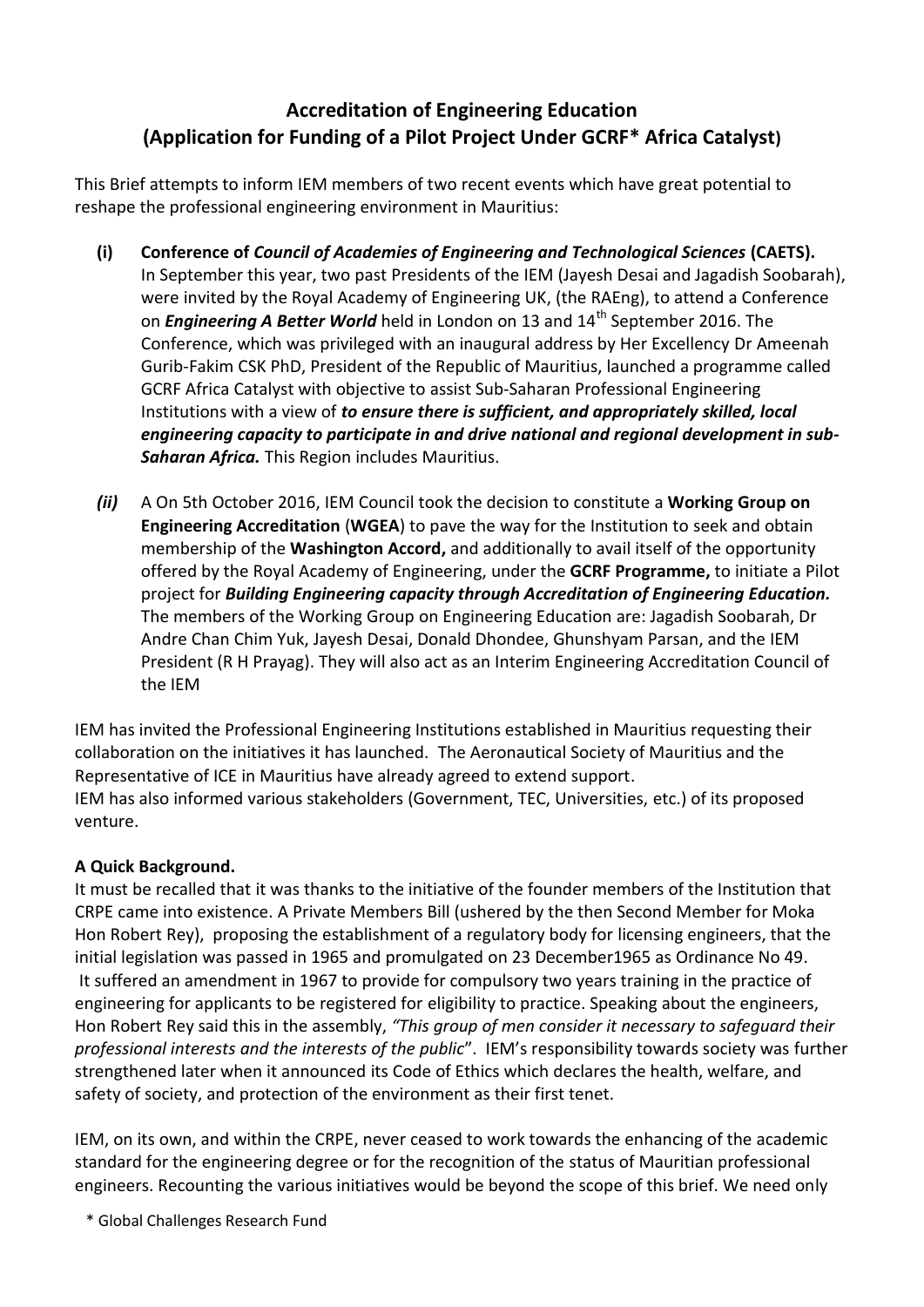recall that in 1983 R H Prayag (jointly with CRPE) proposed draft amendments, which went through a lengthy process and were approved after discussions within IEM on 24 November 1983; we were told that these amendments somehow disappeared on the way from the CRPE to its intended destination. Following changes in the UK by the Council of Engineering Institutions in 1997 (SARTOR-97) various proposals were discussed at the CIDB (1999), CRPE (2000) and again in 2002, which culminated in the development of a CRPE-SPEC (Standard of Professional Engineering Competence, adapted on the UKSPEC(2003) and a set of Assessment Procedures, published on CRPE website. In 2008 an IEM/CRPE initiative by J. Soobarah produced a CRPE Amendment Draft Bill which, after discussion at MPI was circulated as the Engineering Council of Mauritius (draft) Bill 2009. After a lot of bashing and battering that draft landed at the MPI as Draft Bill (2016). Council of IEM has decided it was not in the profession's interest to proceed with the draft in that form, and that IEM should consider alternative means of achieving the same objective, viz. introducing accreditation of engineering degree programmes that would be benchmarked against the Washington Accord standard, and to adopting the Singapore Model to seek admission into that august body, which is a forum within the International Engineering Alliance (the IEA); this Alliance also caters for the standards - for Technologists (Sydney Accord) and Technicians (Dublin Accord). This implies establishing an *autonomous engineering accreditation agency* under the aegis of the IEM. If Institution of Engineers Singapore did it, why cannot Institution of Engineers Mauritius do it.

### **The Relevance of the GCRF Africa Catalyst in the present context.**

The Government has, for years, been promoting Mauritius as a Regional Education Hub. IEM does not claim expertise in general education, but can certainly claim knowledge about world-wide trends in the education of engineers and about the knowledge, understanding, skills and abilities, that graduates of engineering degree programmes should have and demonstrate on graduation, and how to go about achieving this. The engineering profession is the consumer of the products delivered by the Faculties of Engineering in Mauritius. Should such products be just thrusted upon us? Should the profession not have a say in the quality of these products? Unless the profession wakes up and takes an initiative to ensure that graduates in engineering outputted by the various Tertiary educational establishments attain, on graduation, an academic standard not lower than what is internationally regarded as the best, we (Mauritius) shall soon be the only "developed" country where there is a total absence of an institutional regime for accrediting engineering education.

The GCRF Africa Catalyst Scheme is an opportunity available to 49 Sub-Saharan African countries, including Mauritius. Knowing such opportunity is available, but will require solid ground work to be done by a few, if IEM were not to put in an application, we would have failed the profession and our nation if we pretended not to be aware because we could end up being the guys to be assigned the task. We are happy that IEM President R H Prayag seized the opportunity and picked on a few trustworthy colleagues for that task. The task of submitting an application has now been completed, we may still have some queries to handle, but whether we are successful or not would depend, as in all competitions, on the intensity of the competition and our excellence in presenting our case and its being shortlisted.

#### **What does IEM wish to achieve from the GCRF Africa Catalyst Scheme?**

\* Global Challenges Research Fund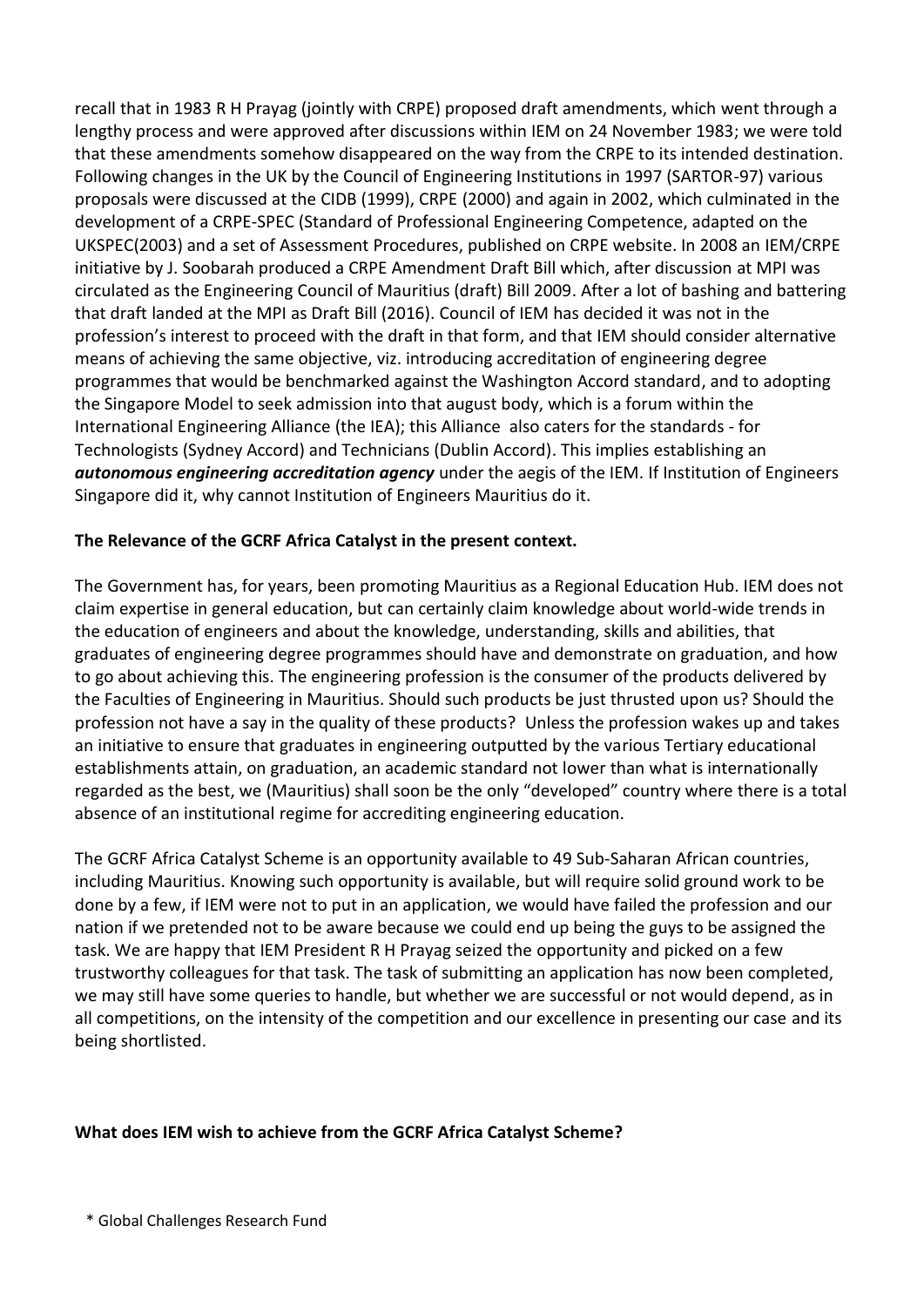Good question! Essentially we wish to avail of the services of a knowledgeable person who can explain to our policy makers and authorities, to Engineering degree programme providers, and to the engineering fraternity itself, what accreditation of engineering education is, what its benefits and implications are. It is our sincere hope that after this intervention everyone concerned with the education, training, professional development and employment of engineers would have a clearer view of where we are compared to the outside world and what we should do about it. A second issue is to ensure that there is in Mauritius a cohort of engineers and academics in engineering who have received adequate information about engineering accreditation standards and procedures as well as on the accreditation process itself who could be depended upon to take IEM's initiative forward on the way to Washington Accord.

Who could have a problem with these proposed activities? Why would anyone object to our Universities getting an opportunity to access an accreditation system that will bring international recognition to their door-step?

# **Why the IEM ?**

Another good question! IEM and the Engineering profession want to see a credible agency in Mauritius with capacity and capability to undertake accreditation of engineering degree programmes, and which would be able to motivate the Universities to seek accreditation, even when there would be no legal compulsion for Universities to have their engineering degree programmes accredited by the Mauritian accreditation body.

Why IEM you asked? Someone must make a first move. Our previous initiatives failed. The Governance Rules of Washington Accord, or even that of the European Network of Accreditation of Engineering Education (ENAEE) if it were available to our region, state that *neither Government controlled agencies nor Higher Educational Authorities can be admitted into the Washington Accord* or, in the case of the ENAEE, seek authorisation to award the EUR-ACE (Masters) label, an equivalent of the Washington Accord standard. Even if set up by a Governmental authority, *the agency must be transparent and autonomous in its decisions process*. Such an organisation should not be exceptionally rare to find. It is recalled Singapore has done it in 4 years. India managed it after 7 years as Provisional Member, but even after that Washington Accord recognises only the TIER-1 University programmes accredited by National Board of Accreditation, - these are the autonomous Universities and Institutes of Technology.

# **What about the CRPE?**

Another good question! CRPE registers professional engineers on the basis of their holding an approved degree in engineering and two years of experience. *It does not accredit any engineering programme*. It will find its task easier if ever IEM becomes a signatory of the Washington Accord, since any engineering degree to be accredited by the eventual Engineering Accreditation Council be recognised as being equivalent or substantially equivalent to the Washington Accord standard. Accreditation will confer approval and automatic recognition to such a degree.

# **Supplementary Information: Re -The GCRF Africa Catalyst Scheme**

IEM members will find additional information about the Royal Academy of Engineering and on the GCRF Africa Catalyst Scheme by accessing the RAEng website at: [http://www.raeng.org.uk/.](http://www.raeng.org.uk/)